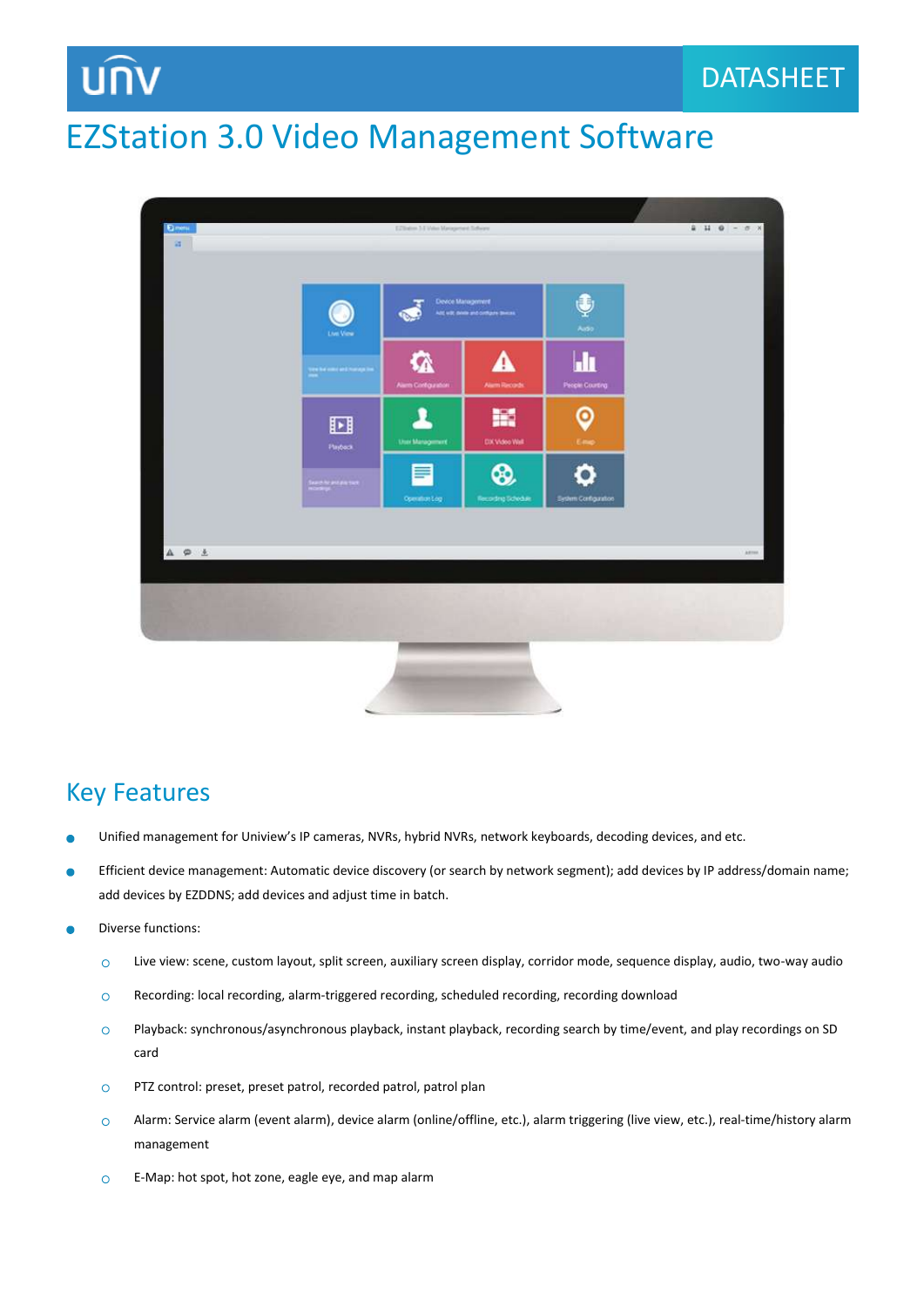# **UNV**

Video wall: live view, sequence display and playback on video wall, alarm to video wall, open window(s) by one click, auto bind  $\circ$ decoding channel, multi-window for one decoding channel, save and switch scene, small pixel pitch LED, virtual LED

#### Specifications

| <b>Function</b>                                                         | <b>Description</b>                                                                                                                                                                                                                                                                                                              |  |
|-------------------------------------------------------------------------|---------------------------------------------------------------------------------------------------------------------------------------------------------------------------------------------------------------------------------------------------------------------------------------------------------------------------------|--|
| Note: Functions and system requirements may vary with software version. |                                                                                                                                                                                                                                                                                                                                 |  |
| <b>Device Management</b>                                                |                                                                                                                                                                                                                                                                                                                                 |  |
| Features                                                                | Device discovery (auto discovery, specify network segment)<br>Add devices by IP address/domain name/ EZDDNS<br>Cloud device management(add, edit, delete and share)<br>Group devices, view device status, restart device<br>Remote configuration (image parameters, encoding parameters, OSD)                                   |  |
|                                                                         | Fisheye camera supported                                                                                                                                                                                                                                                                                                        |  |
| <b>Live View</b><br>Screen Layout                                       | 1/ 4/ 5 /6 /8 /9 /10 /13 /16 /17 /25 /32 /36 /64 split view<br>$1/4/9/16/25$ default view and custom view<br>3 auxiliary screens                                                                                                                                                                                                |  |
| PTZ Control                                                             | Pan, tilt, zoom, shortcut PTZ, focus, preset, patrol, 3D positioning, IR control, wiper control, heat control, snow removing<br>Note: Actual functionality may vary depending on device capability.                                                                                                                             |  |
| Features                                                                | Group display, sequence display, snapshot, digital zoom, scene, instant playback, local recording, default and custom view,<br>custom stream, corridor mode, audio, two-way audio, and manual alarm                                                                                                                             |  |
| Playback                                                                |                                                                                                                                                                                                                                                                                                                                 |  |
| Recording                                                               | Play back recording from NVR and SD card<br>16-ch (Async)/16-ch (Sync) playback<br>Display recording status on a calendar<br>Recording in .ts, .mp4 format                                                                                                                                                                      |  |
| Features                                                                | Local recording, scheduled recording, alarm triggered recording, search recording by time/recording type, recording<br>download, snapshot, digital zoom, -16x~16x speed for forward and backward, audio, instant playback, play back local<br>recordings, playback by image, playback by frame, playback in default/custom view |  |
| <b>Alarm</b>                                                            |                                                                                                                                                                                                                                                                                                                                 |  |
| Type                                                                    | Multiple alarm types.                                                                                                                                                                                                                                                                                                           |  |
| <b>Alarm Triggering</b>                                                 | Live view, recording, email, preset, sound and etc.<br>Trigger other IPCs                                                                                                                                                                                                                                                       |  |
| Alarm Records                                                           | Real-time alarm info display and acknowledge<br>History alarm display/acknowledge/query                                                                                                                                                                                                                                         |  |
| E-Map                                                                   |                                                                                                                                                                                                                                                                                                                                 |  |
| Format                                                                  | PNG/JPEG/BMP                                                                                                                                                                                                                                                                                                                    |  |
| Map Alarm                                                               | Alarm flash, search and acknowledge                                                                                                                                                                                                                                                                                             |  |
| Features                                                                | Hot spot, hot zone, map zoom in/out, eagle eye                                                                                                                                                                                                                                                                                  |  |
| <b>User Management</b>                                                  |                                                                                                                                                                                                                                                                                                                                 |  |
| <b>User Management</b>                                                  | Add, edit and delete user, query user                                                                                                                                                                                                                                                                                           |  |
| User Level                                                              | Super administrator, administrator, operator                                                                                                                                                                                                                                                                                    |  |
| User Info                                                               | User name, password, user level, permissions                                                                                                                                                                                                                                                                                    |  |